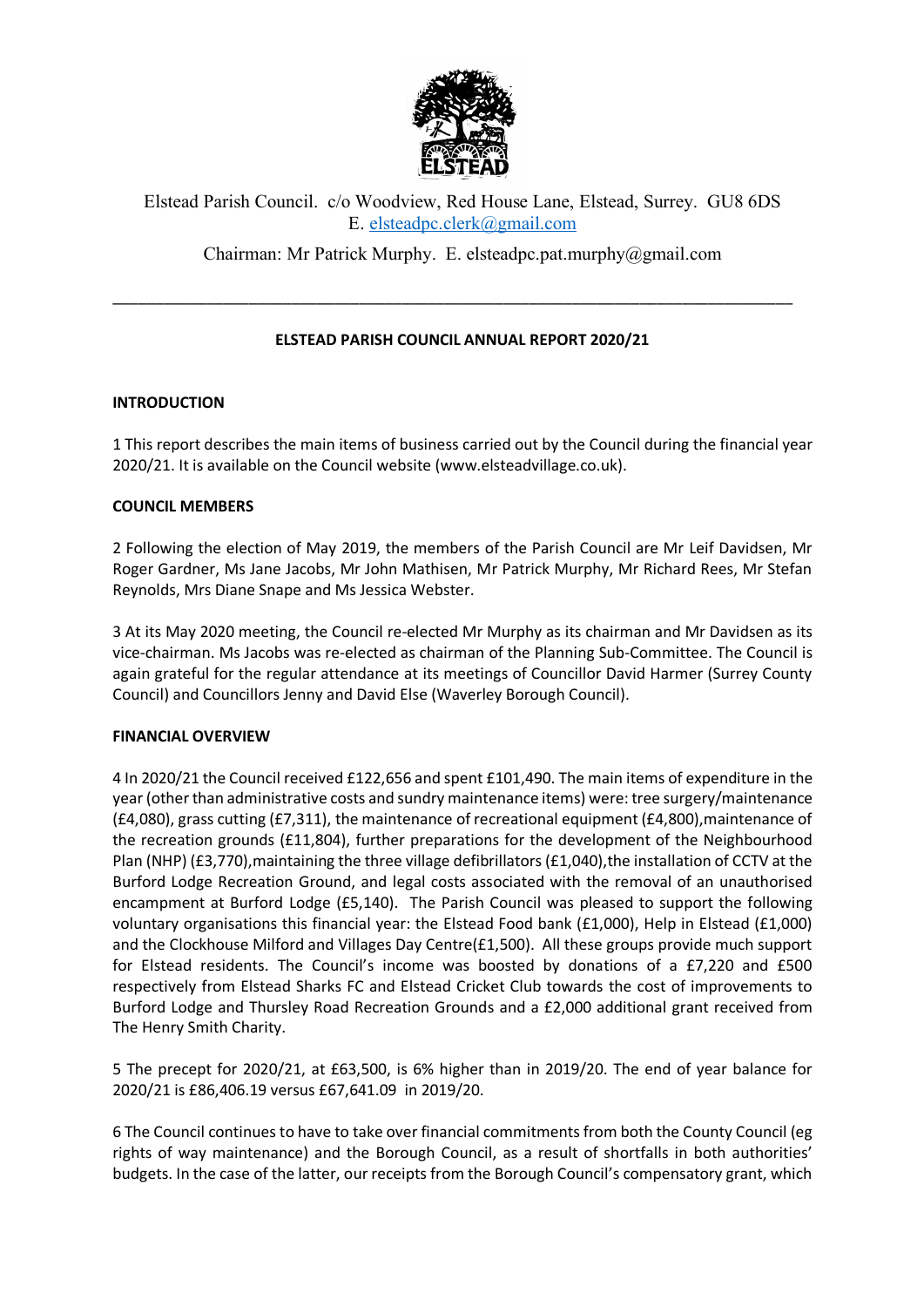used to provide 50% of the Parish Council's expenditure on the maintenance of recreation and leisure facilities, have continued to be substantially reduced over now represent less than 3% of relevant expenditure. The result is that council tax payers in the parishes in Waverley are having to pay twice for their recreational and leisure facilities (ie in council tax payments both to Waverley and the parish) and are consequently at a significant financial disadvantage compared with their counterparts in the main towns in the borough, where recreation and leisure facilities are provided by the Borough Council. WBC has moreover decided to phase out the compensatory grant and local support grant next year. The Parish Council has raised this issue several times with officers and members of Waverley Borough Council, including the leader of the Council, but to no effect. We have also asked for a meeting with the borough leadership to discuss the matter, but owing to the coronavirus restrictions no date for this has yet been fixed.

### **CORONAVIRUS PANDEMIC**

7 The Council's activities during the past year have been greatly affected by the consequences of the coronavirus pandemic and its effects on parishioners. Council meetings have had to be conducted remotely for most of the period via Zoom and site meetings have been carried out in accordance with social distancing rules. Generally, these restrictions have not seriously disrupted Council business, although it has been impossible to arrange large public meetings to deal with key issues such as the Neighbourhood Plan. All of the Council's recreational facilities have had to be closed for organised sports and recreation between March and July and again between November and April. Even the children's play areas had to be closed during the first phase of the lockdown.

8 The Parish Council activated its emergency response arrangements to help parishioners cope with the coronavirus restrictions. These arrangements are dealt with in more detail below.

## **2020/1 MAIN OBJECTIVES AND PERFORMANCE: NEIGHBOURHOOD PLAN**

9 The Council again determined that its main priority for the coming year should be the further development and completion of the Elstead and Weyburn Neighbourhood Plan (NHP). Following Waverley Borough Council's agreement early in 2020 that the NHP could now include the allocation of sites for housing, together with adjustments to the Green Belt boundary, a second draft of the NHP was prepared with the assistance of the Council's consultants, Nexus Consulting. This was issued for regulation 14 consultation on 11 March 2020. The revised plan included the identification of housing sites sufficient to meet the target of 160 dwellings for the NHP area set out in WBC's adopted Local Plan Part 1, as well as the matters covered in the draft plan published in July 2018. It took account of a new housing needs survey, a traffic survey, detailed professional assessments of each of the identified potential housing sites (Sunray Farm, with 42 dwellings, Croft 2 with 10 dwellings and 4 Trees with 11 dwellings), and a Strategic Environmental and Habitats Directive Assessments of the NHP's proposals. The deadline for response to the consultation was extended to 8th May 2020.

10 The draft plan elicited a strong response rate. 229 responses were received, representing 21% of households in the NHP area. The vast majority of these (90%) supported the policies included in the plan. In regard to probably the most sensitive issue in the plan (site allocations), 73% supported the allocation of the 3 sites mentioned above.

11 As a result of the consultation, 3 further housing sites were submitted by landowners as candidates for inclusion in the plan – Springfield (which lies within the Settlement Area and outside the Green Belt and is part of Waverley Borough Council's social housing estate), Kingsmead Park and land adjacent to Watermeadow Place. All 3 new sites were the subject of assessment and evaluation by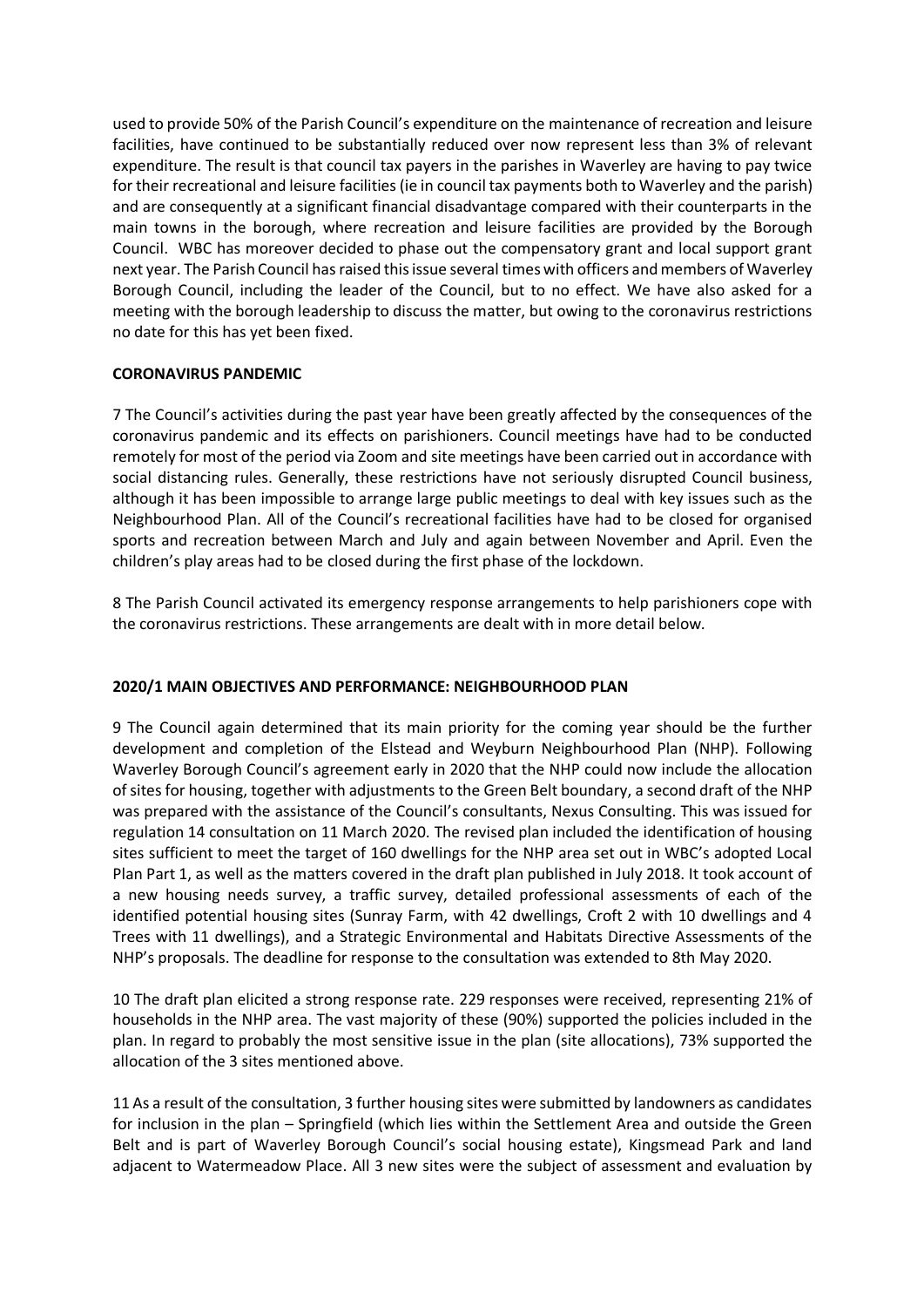the professional consultancy, Aecom. In the light of the Aecom assessment, the Neighbourhood Plan Steering Group (NHPSG) concluded that a further NHP consultation exercise would be necessary in order to allow the public to comment on a revised allocation of housing sites. The NHPSG's revised proposals are that the outstanding requirement for a minimum of 62 new dwellings should be met by the allocation of 40 dwellings (plus space for a business hub) at Sunray Farm, a net 16 additional dwellings at the Springfield redevelopment, and 11 dwellings at 4 Trees. This would provide a total of 67 new dwellings, sufficient to ensure that the outstanding target of 62 dwellings would be met. As a result, only 2 of the previously allocated 3 sites (Sunray and 4 Trees) would need to be removed from the Green Belt. These sites are deemed more appropriate for development than the other sites which have been put forward.

12 The new consultation was initiated early in April and will extend over a 6-week period. The next step will be to submit the revised NHP to WBC in accordance with the Article 15 procedure early in June 2021.

## **CORONAVIRUS AND ELSTEAD EMERGENCY RESPONSE (EER)**

13 The community in Elstead really came together during the Covid 19 pandemic. Large numbers of volunteers quickly registered with the Parish Council's Covid 19 community response team, which was supported by our ward councillors Jenny and David Else. Within a few weeks of the first lock-down the Council's Emergency response was activated and a co-ordination team was set up led by Richard Rees. The team set up a telephone hotline and distributed leaflets to all houses in the village as part of its efforts to connect those in need with volunteers and other services which would be of benefit to them. Over 200 volunteers were registered, which enabled the co-ordination team to connect those who were seeking assistance (shopping, pharmacy collections or just a listening ear) with a volunteer. The Parish Council thanks all who came forward to help out in providing support. The co-ordination team continues to meet to assess continuing need and to consider what changes may be necessary in its arrangements in order to ensure all those in need of assistance are covered.

14 The Council is also grateful to the other village voluntary organisations who came forward to help out in the pandemic over the past year. Specifically, the Council wishes to thank Help in Elstead and the Elstead Food Bank for the outstanding support they have provided throughout the parish. Many would indeed have struggled without this assistance, and it is a great credit to the village that so many parishioners were ready to come forward to help out others in need during this time.

15 In addition to the Covid 19 response, the Elstead Emergency Response (EER) team, with immediate support from Elstead's Borough Councillors, was activated on 30 May 2020 for 4 days on the occasion of the serious fire at the nearby Thursley National Nature Reserve. The pavilion at Thursley Road Recreation Ground was immediately opened as an emergency rest and recuperation centre for people who were obliged to temporarily evacuate their homes. At the same time the EER team spent much time liaising with the local authority emergency response teams and the police in order to provide regular updates to affected residents via social media. The team worked closely with Thursley Parish Council, both in dealing with the emergency and in the follow-up debrief with Waverley Borough Council, Surrey County Council, the police and the fire and rescue service, which was held to establish how similar emergencies might be dealt with more effectively in the future.

## **OUR ELSTEAD**

16 Our Elstead (OE) is a sub-committee of the Parish Council whose objective is to improve the appearance and amenity of the village. The Covid-19 restrictions prevented the OE volunteers from continuing with the successful litter picks which were organised in 2019. This is regrettable, as the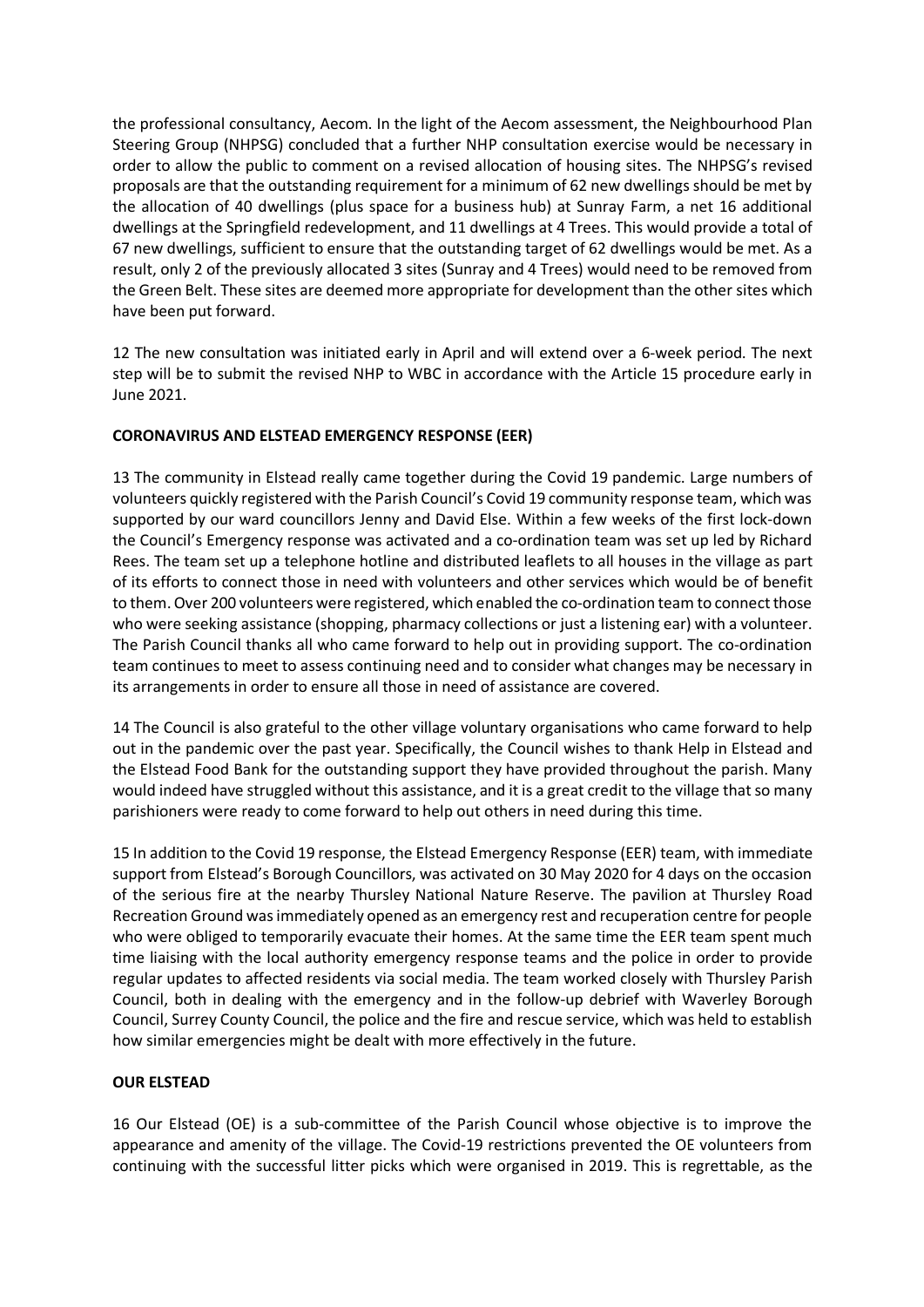hedgerows on the village perimeter are frequently heavily contaminated with litter. Roadside litter collection is the responsibility of Waverley Borough Council, so parishioners should contact WBC to report serious incidents of litter contamination.

17 Other initiatives again included the summer planters, managed by Di Mathisen, which were a huge success, followed for the first time by winter planters, prepared by Diane Snape and equally well received. The illuminated Christmas tree was once more installed on the Green, a much larger specimen this time, donated by Oxenford Farm. It was lifted into place by Richard Knight, who because of its huge weight designed a special lifting device to enable its erection. For Christmas 2021, the Council hopes to have installed a mains power connection so that a more comprehensive lighting display can be provided. This connection will also be useful for other community events on the Village Green. The PC would like to note its thanks to Cllr Harmer who has supported this project with £1,200 member allocation funding.

18 OE's next project for 2012 is the erection of a village sign on the Green. The aim is to raise awareness of the village for traffic passing the Green, and also to celebrate Elstead's history and its former name Helstede - the place of the elder trees. The sign will feature the village's  $13<sup>th</sup>$  century bridge, the sheep which grazed its commons and its more recent designation as a dragonfly 'hot spot'. The Council has appointed a blacksmith/artist to design and fabricate the sign and plans to erect it later this year, with appropriate celebrations (Covid permitting). We are all grateful to the Billmeir Trust for its sponsorship of the project.

### **THE FORMER FEDERAL MOGUL/WEYBURN WORKS SITE - DEVELOPMENT**

19 Planning consent for the building of 69 dwellings, together with a care home, on the former Federal Mogul/Weyburn Works site (located in both Peper Harow and Elstead parishes), was granted on appeal in early 2017. Construction started in 2018 and most of the homes have been completed, with the majority now occupied.

20 A number of issues have arisen over the development. First, several homes in the lower lying area of the site were effectively cut off by floodwater during the extremely wet weather of late winter/early spring 2020 and only narrowly avoided being inundated. This is a potential problem which the Parish Council made both the developers and the planning authority aware of prior to the development being authorised, but its comments, based on local knowledge of flood events over recent years, were unfortunately disregarded.

21 Second, the developer has in the Council's view failed to meet its planning obligation to provide any children's play facilities for the development, even though there is a clear planning requirement for them to do so (as set out in the report of the Inspector who granted consent for the site). We have taken this matter up with WBC's planning officers, who have accepted that the planning conditions in regard to the play area were discharged without proper compliance. The failure to provide any proper children's play facilities at such a large development reflects poorly on both WBC's planning department and on the developer, Clarion Homes, which is a registered charity and one of the government's principal suppliers of social housing.

22 The Parish Council, along with representatives of Peper Harow Parish, continue to press the developer to provide suitable play facilities at the site. So far, little progress has been achieved.

23 Other planning issues affecting the site, notably the provision of accessible Suitable Alternative Green Space (SANG) and the completion of an accessible pedestrian link between the development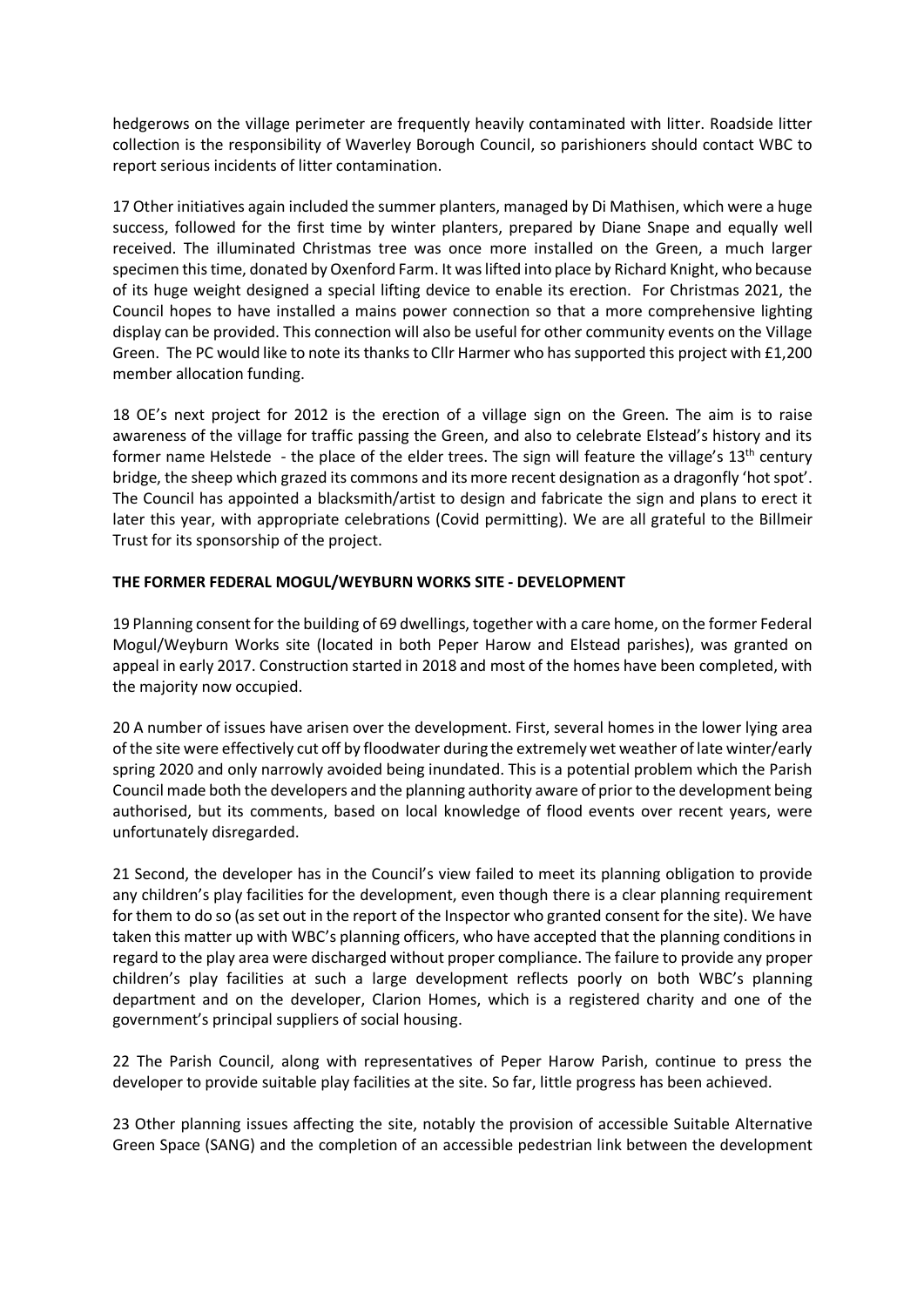and Elstead village, remain outstanding. The Council continues to seek satisfactory outcomes with the planning authority and the developer.

#### **PLANNING APPLICATIONS**

24 The Parish Council is a statutory consultee on planning applications received by Waverley Borough Council. The PC's responses are dealt with by the Planning Sub-Committee, which normally meets at least monthly. The sub-committee welcomes comments from parishioners on individual applications and where appropriate will incorporate these views in its own response. It is however important that parishioners also send their comments direct to WBC to maximise their impact on the planning authority.

25 The Council notes with satisfaction that the planning authority refused a particularly sensitive application for a development of 30 dwellings on parts of Bonfire Hill, which was the subject of over 100 objections from parishioners submitted in support of the Parish Council's own objections. A further application for the development of the Croft 2 site, with 34 dwellings, was also refused, again following objections from many parishioners and the Council.

### **ROAD SAFETY, PARKING AND ROAD CONDITIONS**

26 Over the past year the Council has received an increasing number of complaints about speeding through the village, parking problems and the condition of road surfaces. These complaints have been taken up with the relevant authorities (Surrey County Council as the highways authority and the police). Only limited progress has however been achieved. The badly eroded surface of Thursley Road is now starting to be repaired and an additional Vehicle Activated Sign is likely to be made available to the village. The Council has also invited the police to attend a forthcoming Parish Council meeting at which the issue of speeding can be addressed in more detail.

27 The parking situation outside St James School is a matter of particular concern. In order to alleviate the problem, the Council and the school have jointly approached BT with a view to securing access to part of the unused land at the nearby telephone exchange in order to provide additional parking for school staff. This would avoid the need for staff vehicles to park on the highway. The Council is grateful for the support of our MP Jeremy Hunt and our borough councillor Jenny Else in this approach. We have yet to receive a definitive response from BT on the issue.

#### **CEMETERY**

28 There have been a number of actions taken at the Cemetery on Woolfords Lane as part of a longerterm plan to ensure that it provides both a pleasant and tranquil environment, as well as sufficient capacity available for years ahead. The improvements to date have included a new composting area to be used in the disposal of flowers and wreathes. There has also been the construction and planting of new flower beds and other enhancements to the area. The building on-site has had new soffits and will also be given a new roof in 2021/2. And there will be a new finger post sign to help visitors locate it from the Thursley Road.

#### **CCTV AT BURFORD LODGE RECREATION GROUND**

29 Following a number of incidents of anti-social behaviour, vandalism and theft at the Burford Lodge Recreation Ground, the Council decided to install CCTV in order to improve security for the user groups and parishioners generally. The installation included coverage of the Tennis Club and the Sharks FC storage facility, for which the clubs contributed an appropriate share of the costs. The Council is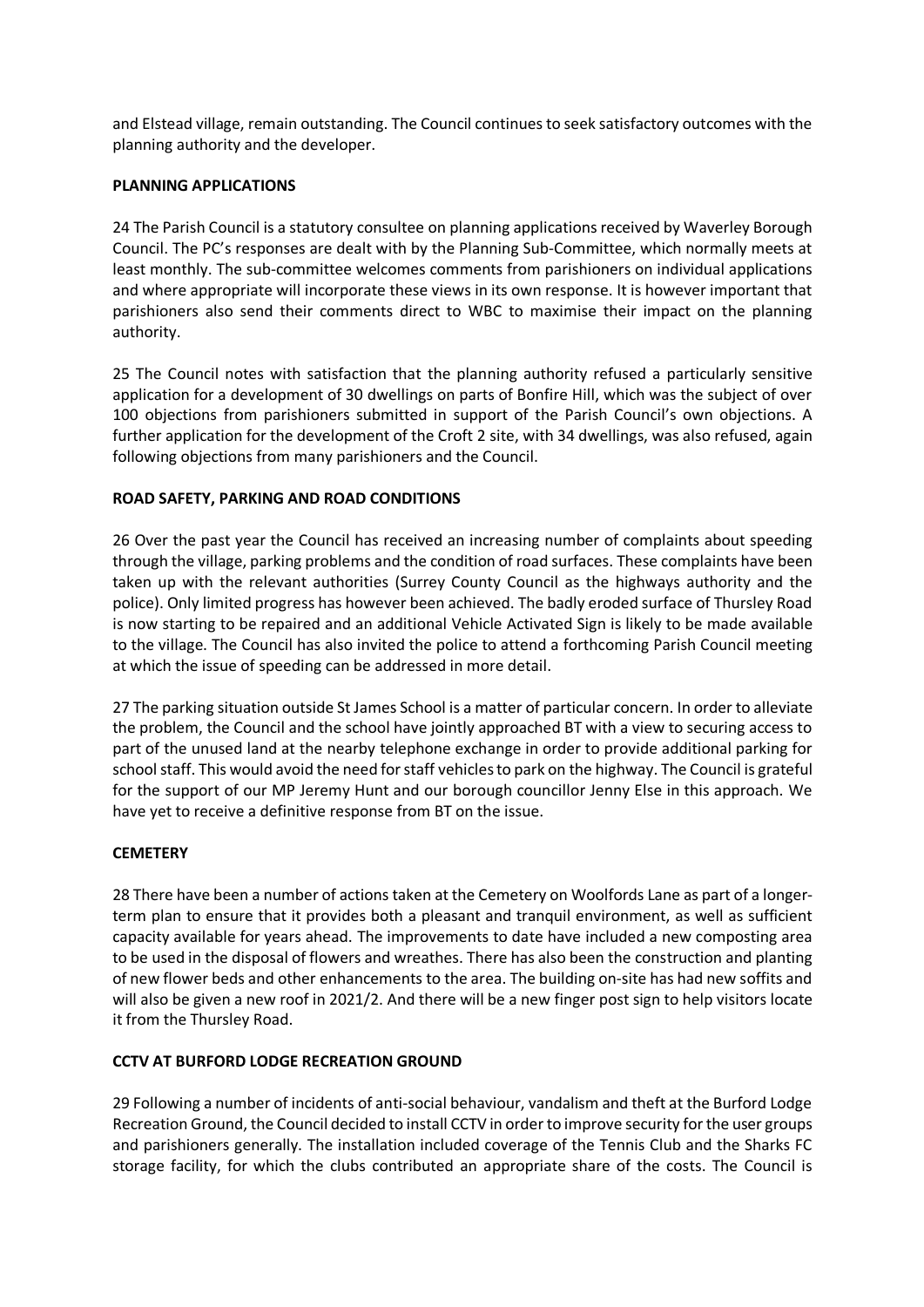grateful for the co-operation of the clubs in this venture and in particular to the Tennis Club for agreeing to accommodate the control unit.

#### **THURSLEY NNR FIRE**

30 As reported above in para 15, at the end of May a large wildfire destroyed much of the nearby Thursley National Nature Reserve, a site of international wildlife importance and a popular recreation area enjoyed by many local residents. One of the consequences of the fire was the destruction of an extensive and widely used boardwalk, which provided access to areas of the reserve which would otherwise be inaccessible.

31 Following the fire, both Elstead and Thursley Parish Councils received a large number of enquiries from the general public – both local and from further afield – asking what could be done to help restore the reserve and in particular to reinstate the boardwalk. As a result, the two councils agreed jointly to establish a fund for this purpose and to solicit donations from the public. Within a matter of days, significant sums had been contributed and currently the amount in the fund stands at over £52,000. This is a remarkable achievement and is testimony to the importance which the public attaches to the reserve.

32 At the same time, the two Parish Councils established a joint sub-committee, consisting of members of both Councils, the public and Natural England (NE, the owners and managers of the site) to advise on how best the funds might be used in the restoration process – the 'Preserve our Reserve Committee'. NE have since produced initial plans for the boardwalk reinstatement and the Councils, together with NE, lodged an application with Waverley Borough Council for the use of Community Infrastructure Levy funds to assist with the funding of the restoration. This has proved to be successful and a further £98,000 has been allocated towards the project.

#### **BOREHOLE AT THURSLEY ROAD RECREATION GROUND**

33 The playing surfaces at the Thursley Road Recreation Ground have in recent years been subject to increasing erosion owing to a succession of dry summers and greater intensity of use for both football and cricket. The main problem has been the greater frequency of drought periods, exacerbated by the poor water holding capacity of the soil.

34 To address these problems, the Elstead Recreational Trust, together with the Cricket and Football Clubs, have launched a campaign to raise funds for the installation of a borehole at the Recreation Ground. The objective is to provide a plentiful supply of irrigation water to help maintain the playing surfaces and at the same time reduce recourse to potable mains water for this purpose. So far, over £15,000 of the estimated total cost of £25-30,000 has been raised. It is hoped the balance will be forthcoming in the form of a grant from Surrey County Council's new community grants programme. The Parish Council, as the owner of the land and the ultimate owner of the borehole, fully supports the project in view of its benefits to the local community. It has allocated £1,000 of its own funds towards its completion.

#### **HENRY SMITH CHARITY**

35 The Parish Council acts as Trustee for the Henry Smith Charity in Elstead. Trustees meet once a year in November and in 2020 distributed £3,000 to a number of families before Christmas. The Clerk again successfully applied for additional funding from Charity. As a result, the Parish Council has been awarded a further £2,000 for distribution this year.£1,000 of this was allocated to the Elstead Food